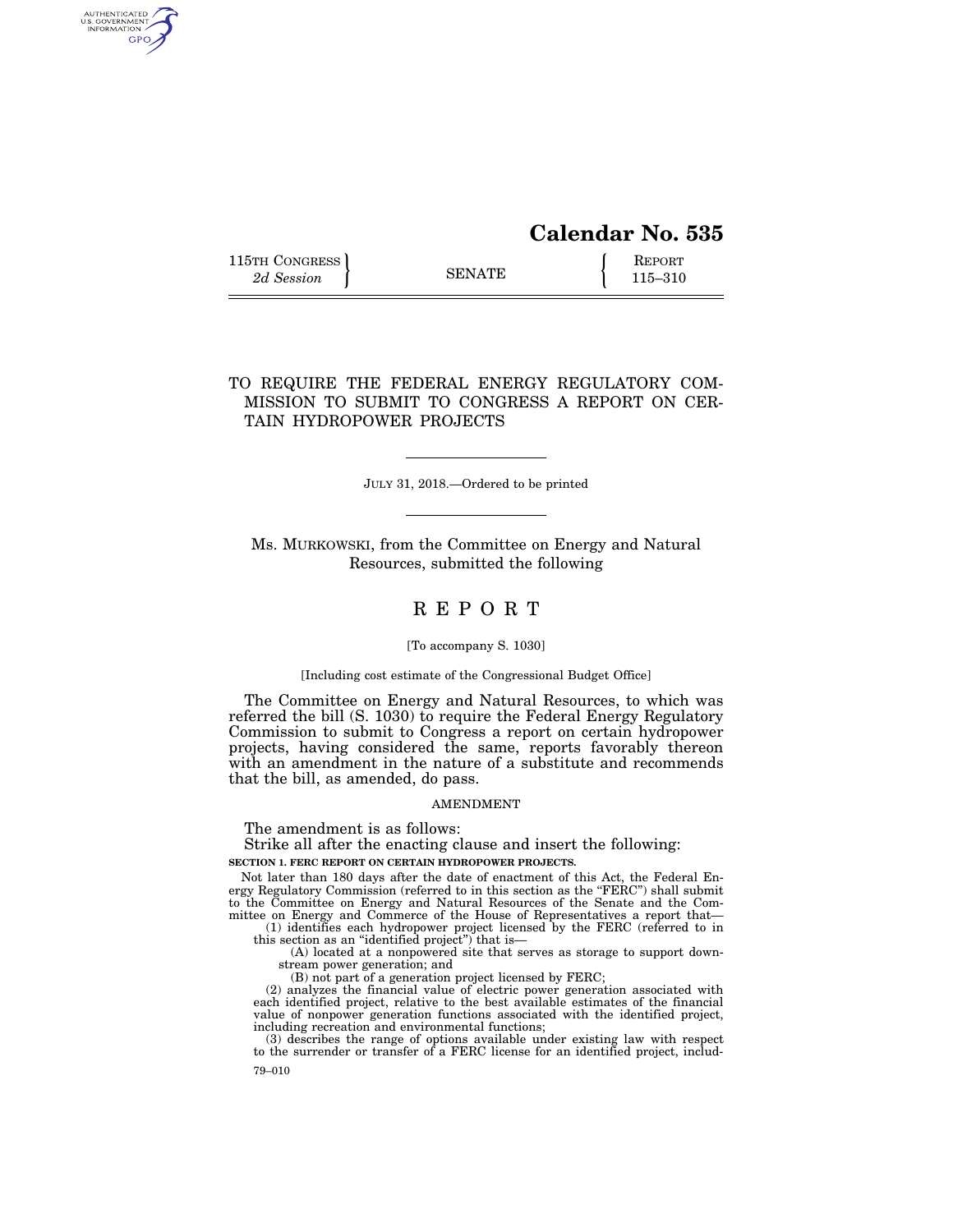ing a representative range of actual measures required by the FERC of identified project owners that have surrendered or transferred a FERC license; (4) identifies any general or readily identifiable project-specific barriers to the

surrender or transfer of a FERC license for an identified project; and (5) to the extent the information is available, identifies the financial costs incurred by identified project owners resulting from the requirements im-

posed by a FERC license or other FERC requirements, including applicable costs broken down by categories relating to—

(A) the environment, including fish and wildlife measures;

(B) human safety;

(C) electric reliability;

(D) recreation;

(E) cultural resources;

(F) flood control; and

(G) any other relevant category, as determined by the FERC.

# PURPOSE

The purpose of S. 1030 is to require the Federal Energy Regulatory Commission (FERC or Commission) to submit to Congress a report on certain hydropower projects.

## BACKGROUND AND NEED

In unique instances, the Commission has required non-power producing dams to obtain a FERC license because the dams contribute a small percentage of water that generates power downstream. In a number of cases, license conditions have led to operating costs that may be higher than the value of power produced by the downstream facilities. In a specific case in Maine, several non-powered dams that provide some local ecological and recreational value have uncertain futures because their owner prefers to surrender a license rather than implement new fish and wildlife conditions. Further identification and analysis of similar non-powered dams will help understand the scope and impact of this situation nationally.

#### LEGISLATIVE HISTORY

S. 1030 was introduced by Senator King on May 3, 2017. The Subcommittee on Water and Power held a legislative heating on S. 1030 on June 14, 2017.

The Committee on Energy and Natural Resources met in open business session on May 17, 2018, and ordered S. 1030 favorably reported, as amended.

### COMMITTEE RECOMMENDATION

The Senate Committee on Energy and Natural Resources, in open business session on May 17,  $2018$ , by majority voice vote of a quorum present recommends that the Senate pass S. 1030, if amended as described herein.

### COMMITTEE AMENDMENT

During its consideration of S. 1030, the Committee adopted an amendment in the nature of a substitute to specify, for purposes of FERC's report, that an identified hydropower project shall not be part of a generation project licensed by the Commission. The amendment also makes technical changes and is further described in the section-by-section analysis.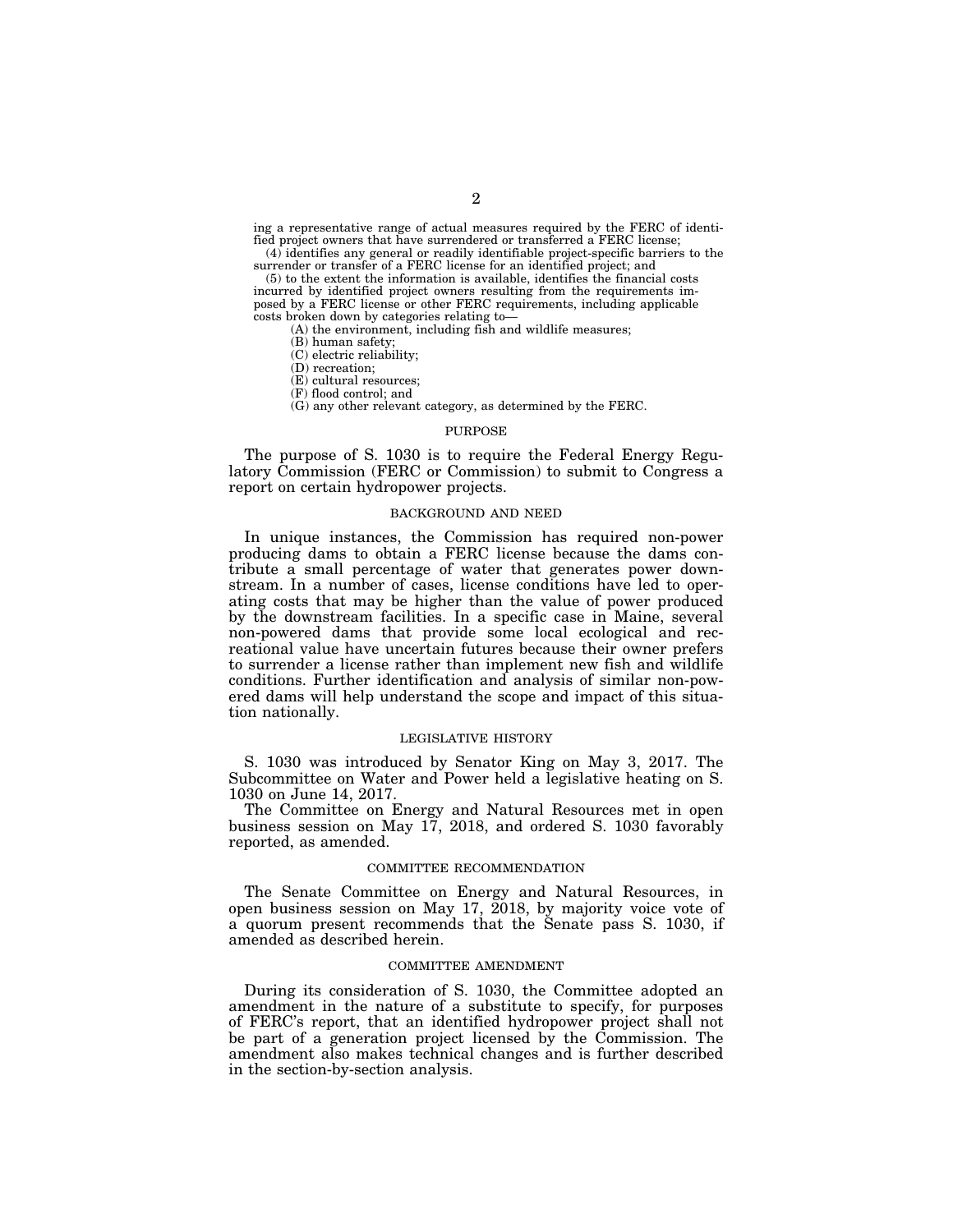#### SECTION-BY-SECTION ANALYSIS

## *Section 1. FERC report on certain hydropower projects*

Section 1 directs FERC to submit a report to the Congressional authorizing committees identifying each hydropower project licensed by the Commission that is located at a non-powered site and is not part of a licensed generation project within 180 days of the Act's enactment. This section further specifies the additional information required for the report, including analyzing the financial value of the electric power generation associated with each project compared to the estimated financial value of the project's nonpower generation functions; describing the range of legal options available for the surrender or transfer of FERC licenses; identifying any project-specific barriers to the surrender of FERC licenses; and, to the extent possible, identifying the financial costs incurred by project owners in compliance with FERC license requirements, including costs relating to the environment, safety, electric reliability, recreation, cultural resources, flood control, and any other relevant category identified by the Commission.

## COST AND BUDGETARY CONSIDERATIONS

The following estimate of the costs of this measure has been provided by the Congressional Budget Office:

CBO estimates that implementing S. 1030 would have no significant net effect on the federal budget. The bill would require the Federal Energy Regulatory Commission (FERC) to report to the Congress on various aspects of hydropower projects at nonpowered sites that are not part of FERC-licensed projects that generate power. The bill would require FERC to identify all such projects and analyze their potential financial value with regard to both power and nonpower functions.<br>Completing the proposed report would increase FERC's adminis-

trative costs by less than \$500,000. However, because FERC recovers 100 percent of its costs through user fees, any change in that agency's costs (which are controlled through annual appropriation acts) would be offset by an equal change in fees that the commission charges, resulting in a negligible net change in federal spending.

Enacting S. 1030 would not affect direct spending or revenues; therefore, pay-as-you-go procedures do not apply.

CBO estimates that enacting S. 1030 would not increase net direct spending or on-budget deficits in any of the four consecutive 10-year periods beginning in 2029.

S. 1030 contains no intergovernmental or private-sector mandates as defined in the Unfunded Mandates Reform Act.

#### REGULATORY IMPACT EVALUATION

In compliance with paragraph 11(b) of rule XXVI of the Standing Rules of the Senate, the Committee makes the following evaluation of the regulatory impact which would be incurred in carrying out S. 1030. The bill is not a regulatory measure in the sense of imposing Government-established standards or significant economic responsibilities on private individuals and businesses.

No personal information would be collected in administering the program. Therefore, there would be no impact on personal privacy.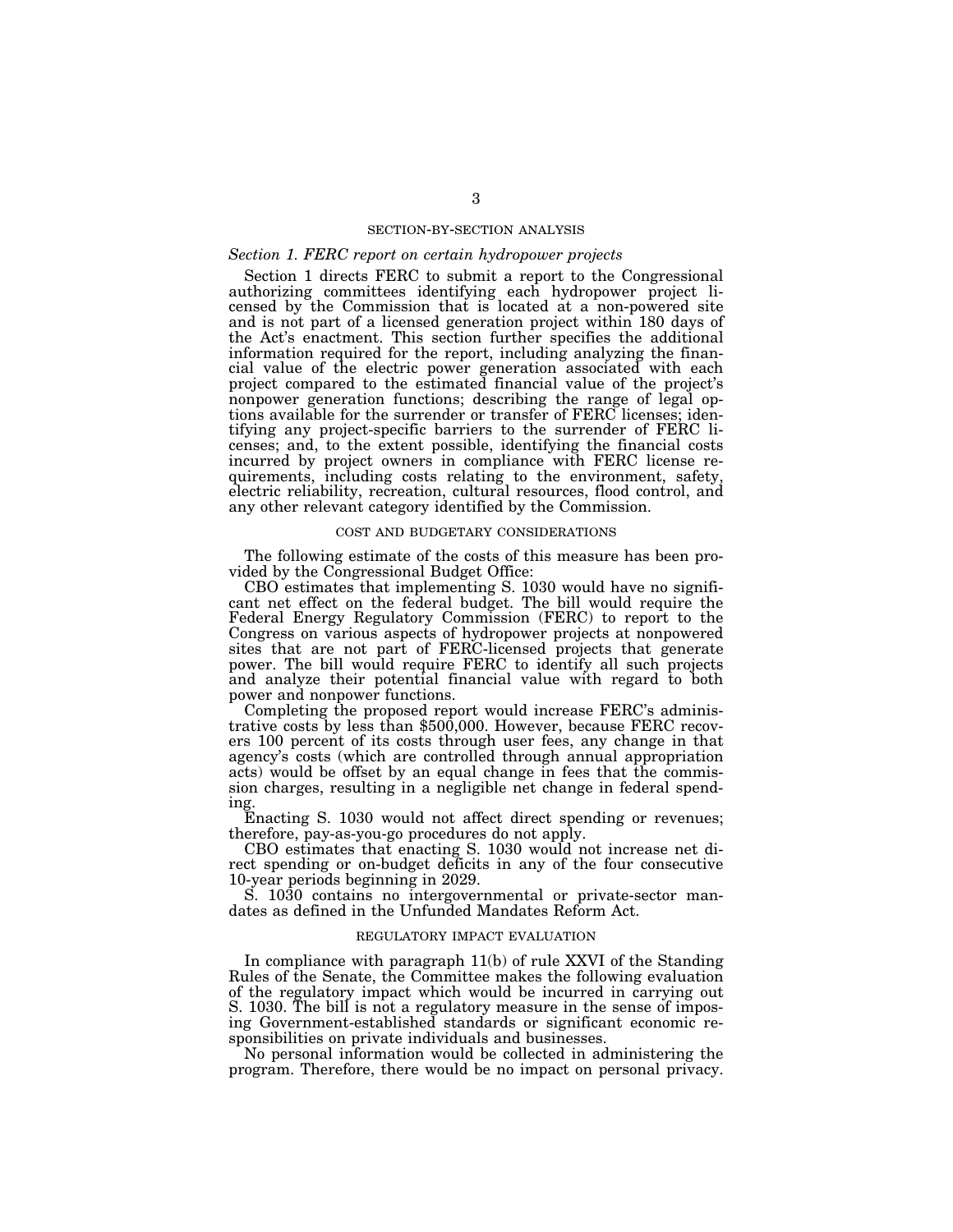Little, if any, additional paperwork would result from the enactment of S. 1030, as ordered reported.

#### CONGRESSIONALLY DIRECTED SPENDING

S. 1030, as ordered reported, does not contain any congressionally directed spending items, limited tax benefits, or limited tariff benefits as defined in rule XLIV of the Standing Rules of the Senate.

#### EXECUTIVE COMMUNICATIONS

The written testimony provided by FERC at the June 14, 2017, hearing on S. 1030 follows:

# FEDERAL ENERGY REGULATORY COMMISSION, OFFICE OF THE CHAIRMAN, *Washington, DC, May 9, 2017*

Hon. LISA MURKOWSKI,

*Chairman, Energy and Natural Resources Committee, U.S. Senate, Washington, DC.* 

DEAR CHAIRMAN MURKOWSKI: Thank you for the opportunity to comment on S. 1029, a bill to amend the Public Utilities Regulatory Policies Act of 1978 (PURPA) to exempt certain small hydroelectric projects, and S. 1030, a bill to require the Federal Energy Regulatory Commission to submit to Congress a report on certain hydroelectric projects.

#### S. 1030

While most of the hydropower projects licensed by the Commission include generating facilities, there are some reservoirs included in licensed projects, and some stand-alone projects, that do not include such facilities, but rather serve the purpose of storing and releasing flows to facilitate downstream generation.

S. 1030 would require the Commission to submit to Congress, not later than 180 days from the date of enactment of the bill, a report that: identifies non-powered storage projects; analyzes the value of generation and non-generation aspects of those projects; describes the ranges of options with respect to surrender or transfer of licenses; identifies barriers to surrender or transfer; and identifies the cost of license requirements relating to environmental protection, human safety, electric reliability, recreation, cultural resources, flood control, navigation, irrigation, and other matters.

The Commission will be pleased to submit to Congress any information it requires. It would be helpful to obtain clarification regarding some of the items to be covered by the report prior to the Commission gathering the information from our licensees. For example, is Congress seeking information about projects consisting solely of storage reservoirs, or also about storage reservoirs that are part of licensed generation projects? With respect to the analysis of non-power values, is Congress seeking the cost of environmental and recreational measures or their financial value? The latter may not be easy to establish, given the difficulty in placing an absolute value on environmental or other matters. For example, the value of a fish or of a recreational opportunity is generally considered to be highly subjective. In identifying barriers to license surrender or transfer, is Congress looking for general or project